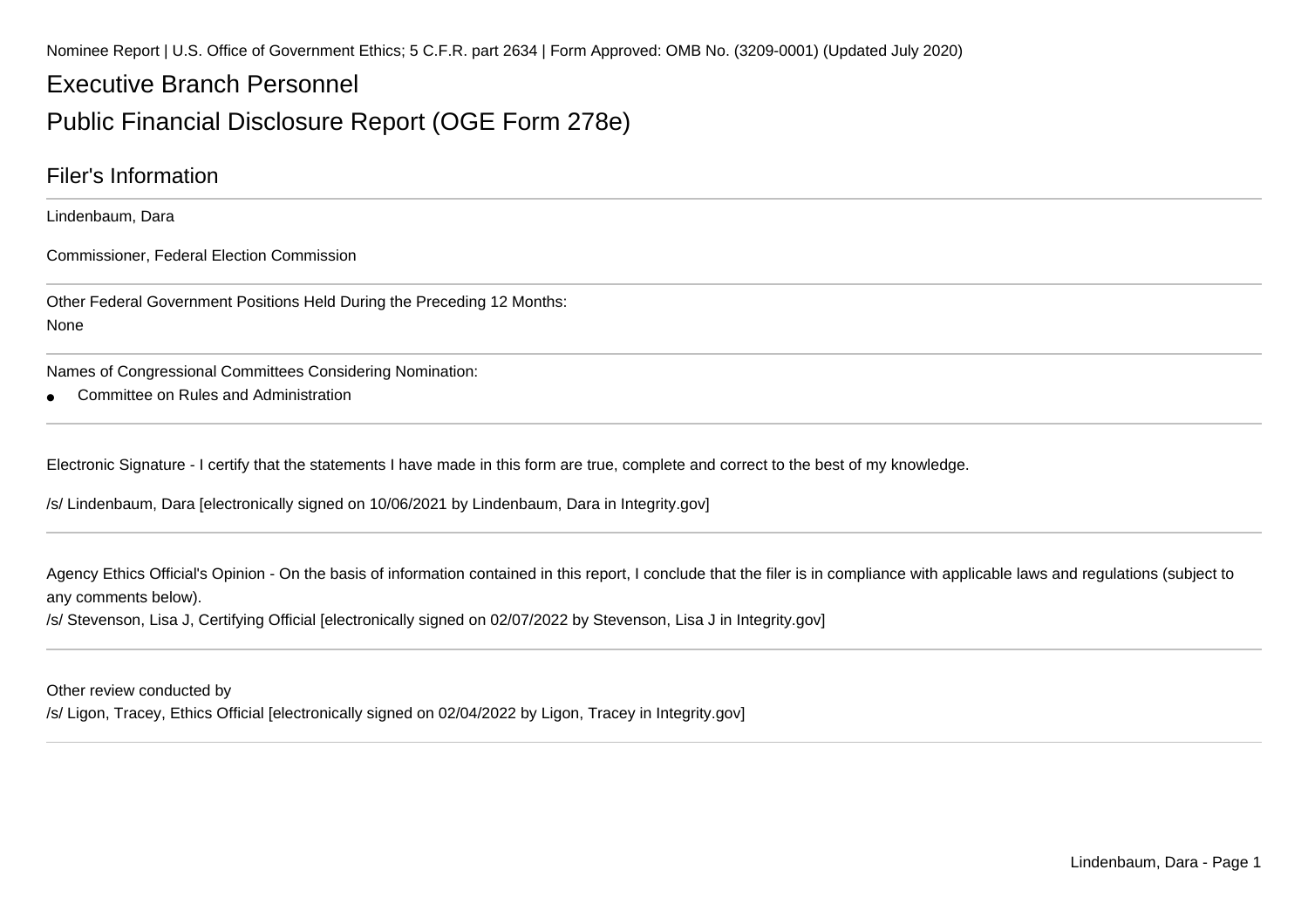U.S. Office of Government Ethics Certification/s/ Apol, David, Certifying Official [electronically signed on 02/10/2022 by Apol, David in Integrity.gov]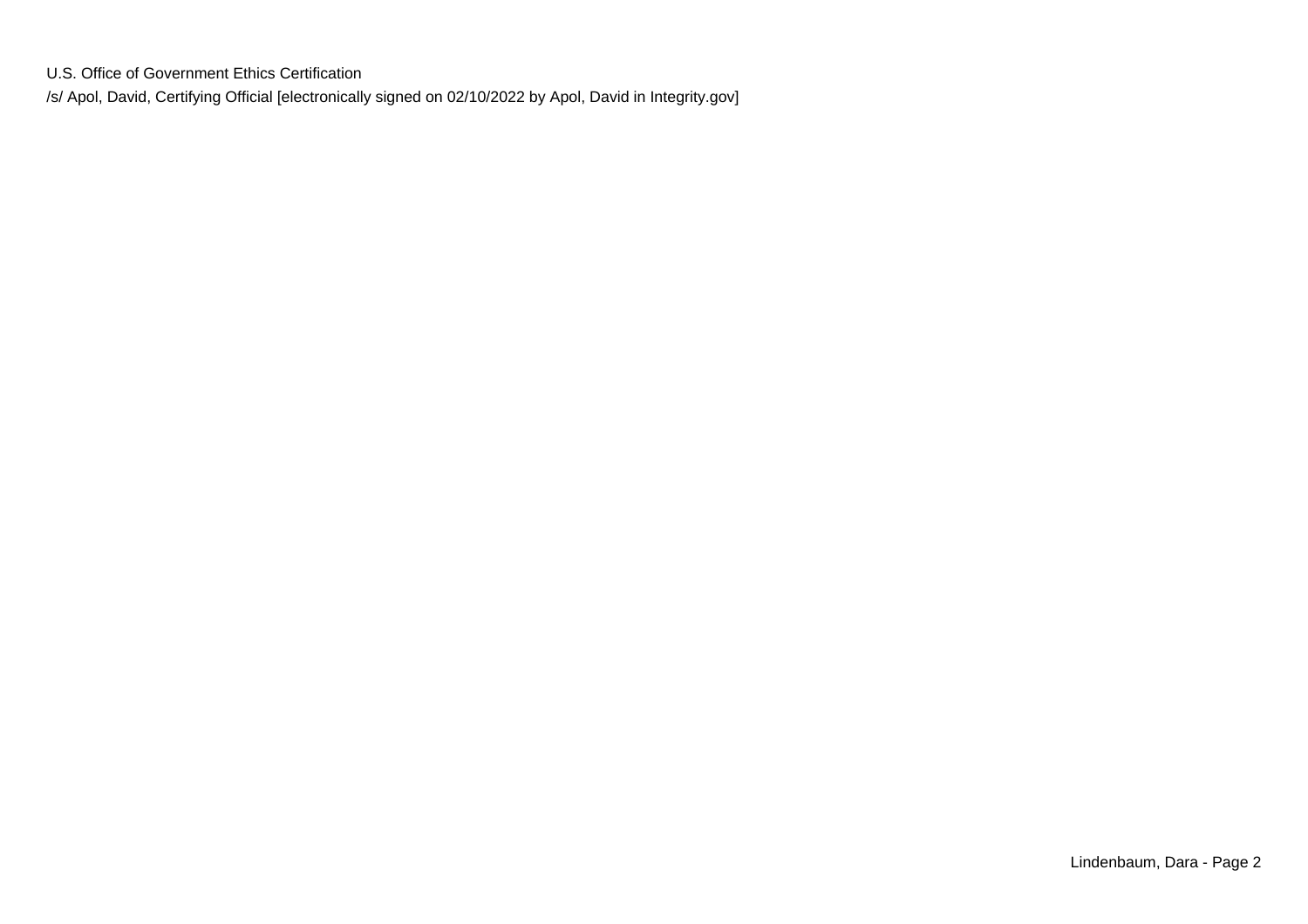### 1. Filer's Positions Held Outside United States Government

| ORGANIZATION NAME                           | CITY, STATE                            | ORGANIZATION<br>TYPE | POSITION<br><b>HELD</b> | FROM   | <b>TC</b> |
|---------------------------------------------|----------------------------------------|----------------------|-------------------------|--------|-----------|
| Sandler Reiff Lamb Rosenstein & Birkenstock | Washington,<br>District of<br>Columbia | Law Firm             | Partner                 | 9/2013 | Present   |

## 2. Filer's Employment Assets & Income and Retirement Accounts

| #   | <b>DESCRIPTION</b>                                                     | EIF | <b>VALUE</b>              | <b>INCOME TYPE</b> | <b>INCOME</b><br><b>AMOUNT</b> |
|-----|------------------------------------------------------------------------|-----|---------------------------|--------------------|--------------------------------|
|     | Sandler Reiff Lamb Rosenstein & Birkenstock<br>(law firm)              | N/A |                           | Salary/Bonus       | \$295,000                      |
| 2   | Sandler Reiff, 401(k) Plan:                                            | No  |                           |                    |                                |
| 2.1 | Principal Lifetime Hybrid 2050 CIT                                     | Yes | $$100,001 -$<br>\$250,000 |                    | None (or less<br>than $$201)$  |
| 3   | <b>IRA</b>                                                             | No  |                           |                    |                                |
| 3.1 | Vanguard Total Stock Market Index Fund<br>Admiral Class Shares (VTSAX) | Yes | $$15,001 -$<br>\$50,000   |                    | None (or less<br>than $$201)$  |

## 3. Filer's Employment Agreements and Arrangements

| EMPLOYER OR PARTY                           | CITY, STATE                            | STATUS AND TERMS                                                                                                                           | <b>DATE</b> |
|---------------------------------------------|----------------------------------------|--------------------------------------------------------------------------------------------------------------------------------------------|-------------|
| Sandler Reiff Lamb Rosenstein & Birkenstock | Washington,<br>District of<br>Columbia | I will participate in this defined contribution plan after my<br>separation but neither I nor the employer will make any<br>contributions. | 9/2013      |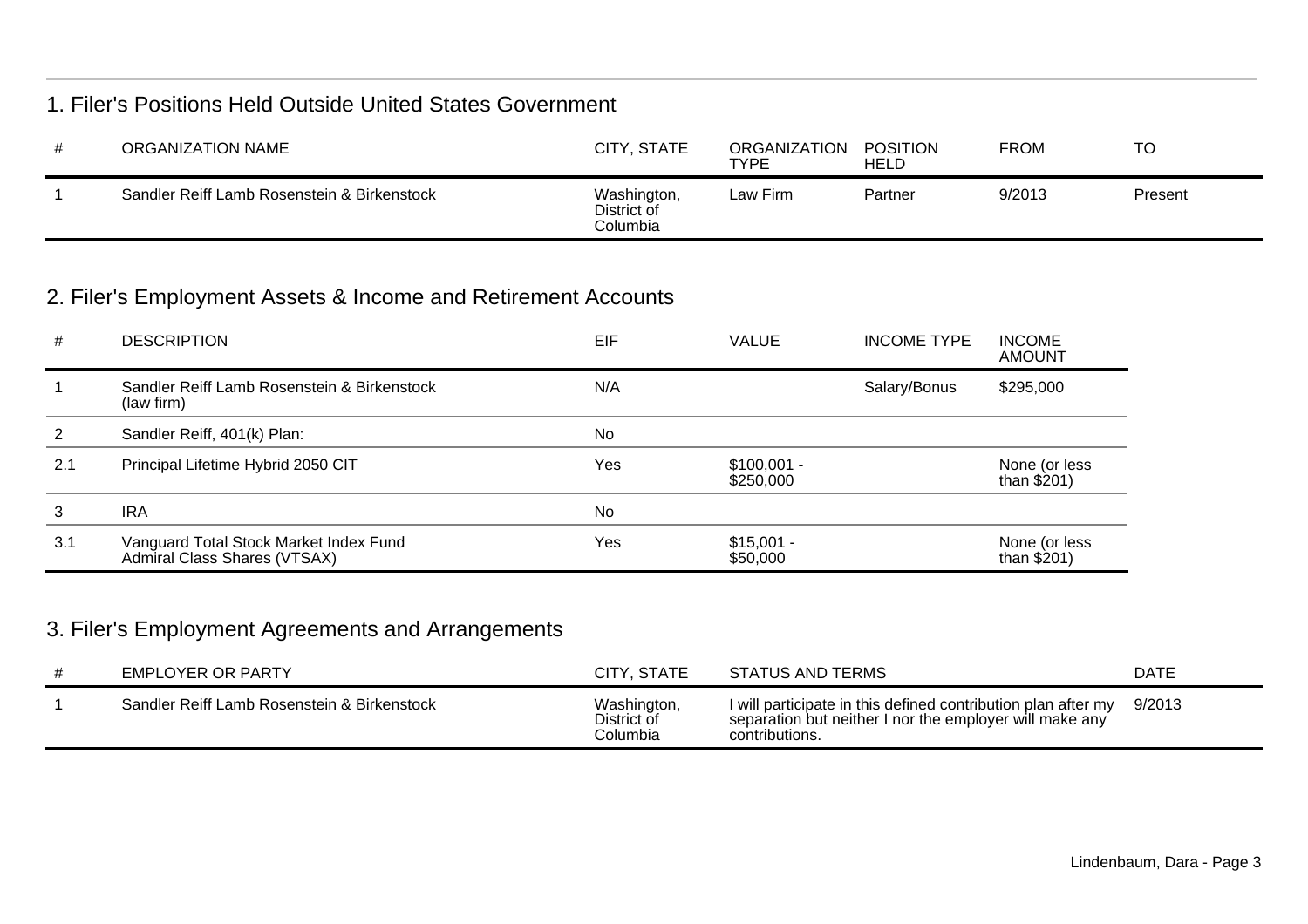# 4. Filer's Sources of Compensation Exceeding \$5,000 in a Year

| #              | <b>SOURCE NAME</b>                          | CITY, STATE                            | BRIEF DESCRIPTION OF DUTIES |
|----------------|---------------------------------------------|----------------------------------------|-----------------------------|
|                | Fair Fight PAC                              | Atlanta, Georgia                       | Legal counsel               |
| $\overline{2}$ | Fair Fight Action                           | Atlanta, Georgia                       | Legal counsel               |
| 3              | <b>Civic Nation</b>                         | Washington,<br>District of<br>Columbia | Legal counsel               |
| 4              | <b>FieldWorks</b>                           | Washington,<br>District of<br>Columbia | Legal counsel               |
| 5              | New Virginia Majority                       | Richmond,<br>Virginia                  | Legal counsel               |
| 6              | Southerners On New Ground                   | Atlanta, Georgia                       | Legal counsel               |
| $\overline{7}$ | EquisLabs                                   | Washington,<br>District of<br>Columbia | Legal counsel               |
| 8              | Sandler Reiff Rosenstein & Birkenstock P.C. | Washington,<br>District of<br>Columbia | Partner                     |
| 9              | UnidosUS                                    | Washington,<br>District of<br>Columbia | Legal counsel               |

## 5. Spouse's Employment Assets & Income and Retirement Accounts

| <b>DESCRIPTION</b>                    | EIF | <b>VALUE</b> | <b>INCOME TYPE</b> | <b>INCOME</b><br><b>AMOUNT</b> |
|---------------------------------------|-----|--------------|--------------------|--------------------------------|
| Booz Allen Hamilton (Consulting Firm) | N/A |              | salary             |                                |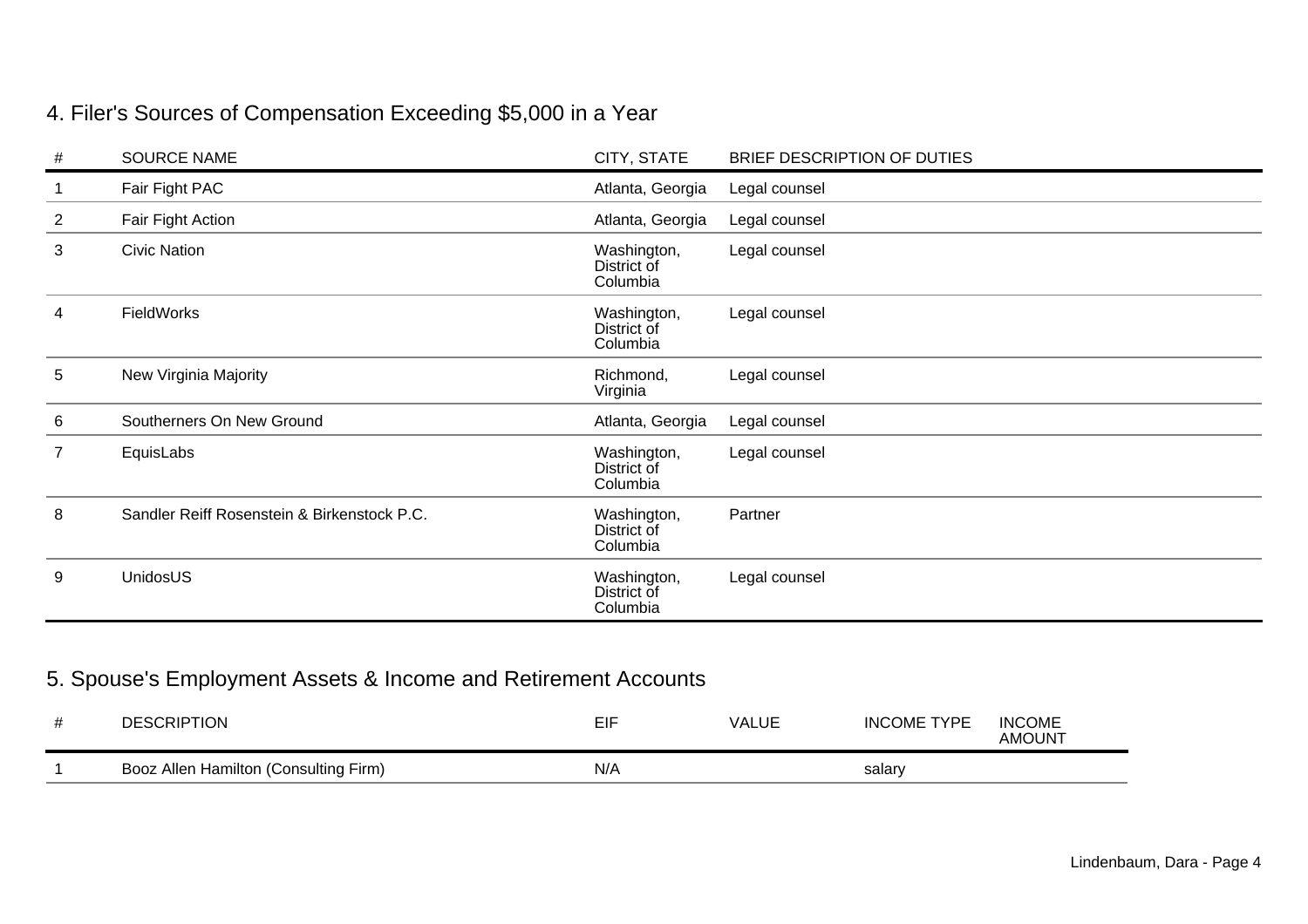| $\#$           | <b>DESCRIPTION</b>                                                                       | EIF       | <b>VALUE</b>            | <b>INCOME TYPE</b> | <b>INCOME</b><br><b>AMOUNT</b> |
|----------------|------------------------------------------------------------------------------------------|-----------|-------------------------|--------------------|--------------------------------|
| $\overline{c}$ | EGlobal Tech (Consulting company)                                                        | N/A       |                         | salary             |                                |
| 3              | Booz Allen Hamilton, 401(k) Plan:                                                        | <b>No</b> |                         |                    |                                |
| 3.1            | blackrock lifepath index 2040 Fund F                                                     | Yes       | $$15,001 -$<br>\$50,000 |                    | None (or less<br>than $$201)$  |
| 4              | Invictus International Consulting, 401(k) Plan:                                          | No        |                         |                    |                                |
| 4.1            | Vanguard Institutional Target Retirement 2040<br>Fund Institutional Class Shares (VIRSX) | Yes       | $$15,001 -$<br>\$50,000 |                    | None (or less<br>than $$201)$  |
| 5              | Macro Solutions, 401(k) Plan:                                                            | <b>No</b> |                         |                    |                                |
| 5.1            | FlexPath Index Moderate Retirement I1                                                    | Yes       | $$1,001 - $15,000$      |                    | None (or less<br>than $$201)$  |
| 6              | SAIC, 401(k) Plan:                                                                       | No        |                         |                    |                                |
| 6.1            | <b>Target Retirement 2045 Trust Plus</b>                                                 | Yes       | $$15,001 -$<br>\$50,000 |                    | None (or less<br>than $$201)$  |
| $\overline{7}$ | EGlobal Tech, 401(k) Plan:                                                               | <b>No</b> |                         |                    |                                |
| 7.1            | Franklin US Government Securities Adv Fund                                               | Yes       | $$1,001 - $15,000$      |                    | None (or less<br>than $$201)$  |
| 7.2            | Wells Fargo Core Bond Institutional Fund                                                 | Yes       | $$1,001 - $15,000$      |                    | None (or less<br>than $$201)$  |
| 7.3            | <b>BlackRock Global Allocation Institutional Fund</b>                                    | Yes       | $$1,001 - $15,000$      |                    | None (or less<br>than $$201)$  |
| 7.4            | American Balanced Fund Class R6 Shares<br>(RLBGX)                                        | Yes       | $$1,001 - $15,000$      |                    | None (or less<br>than $$201)$  |
| 7.5            | First Eagle Global I Fund                                                                | Yes       | $$1,001 - $15,000$      |                    | None (or less<br>than $$201)$  |
| 7.6            | T Rowe Price Capital Appreciation Fund<br>(PRWCX)                                        | Yes       | $$1,001 - $15,000$      |                    | None (or less<br>than $$201)$  |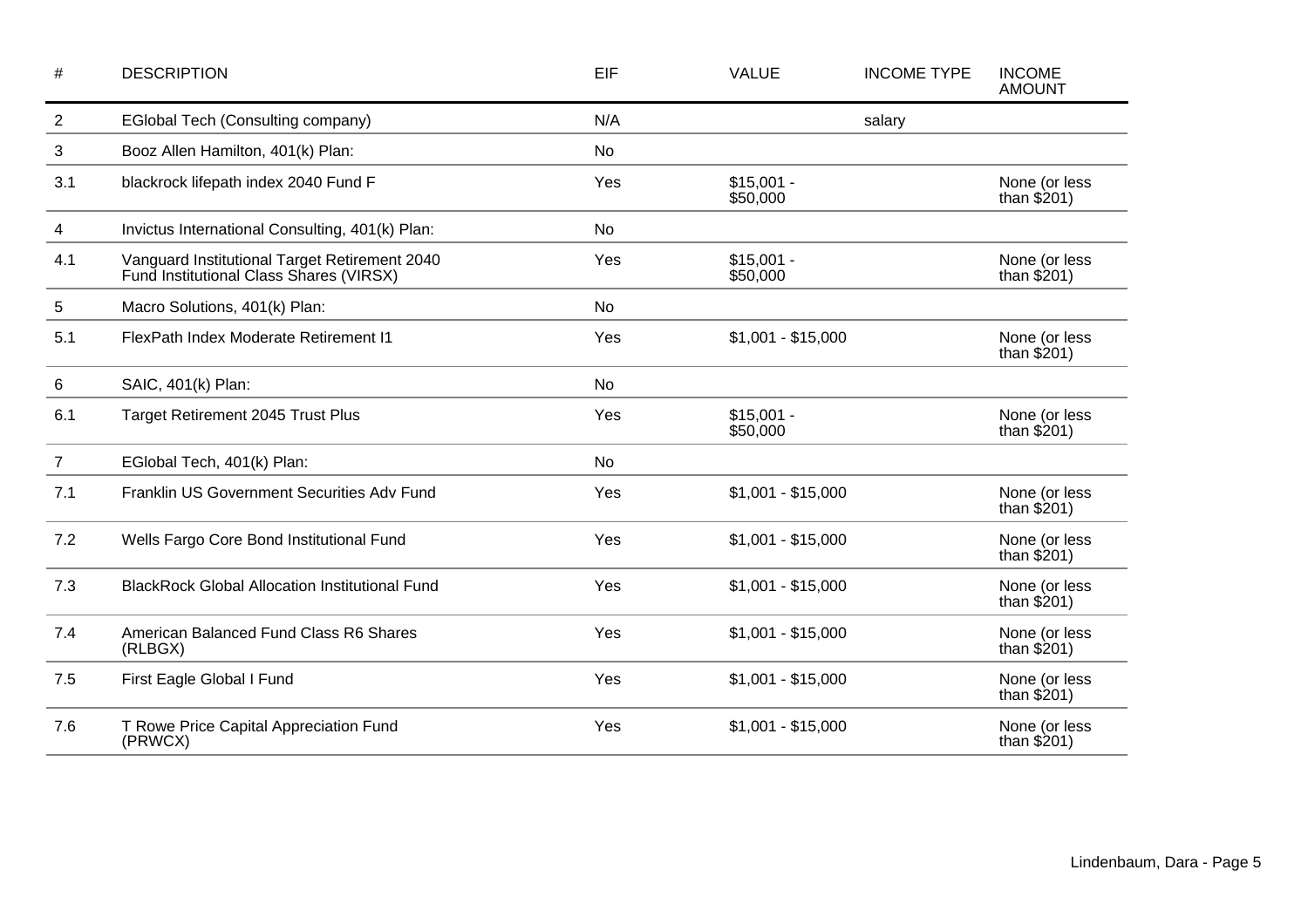| #   | <b>DESCRIPTION</b>                                                     | EIF | <b>VALUE</b>                     | <b>INCOME TYPE</b> | <b>INCOME</b><br><b>AMOUNT</b> |
|-----|------------------------------------------------------------------------|-----|----------------------------------|--------------------|--------------------------------|
| 7.7 | Mairs & Power Growth Fund (MPGFX)                                      | Yes | $$1,001 - $15,000$               |                    | None (or less<br>than $$201)$  |
| 7.8 | TIAA-CREF Mid-Cap Value Institutional Fund                             | Yes | $$1,001 - $15,000$               |                    | None (or less<br>than $$201)$  |
| 8   | Aveshka, 401(k) Plan:                                                  | No  | None (or less<br>than $$1,001$ ) |                    |                                |
| 8.1 | Vanguard Total Stock Market Index Fund<br>Admiral Class Shares (VTSAX) | Yes | $$1,001 - $15,000$               |                    | None (or less<br>than $$201)$  |

## 6. Other Assets and Income

| # | <b>DESCRIPTION</b>                                                     | EIF | <b>VALUE</b>             | <b>INCOME TYPE</b> | <b>INCOME</b><br><b>AMOUNT</b> |
|---|------------------------------------------------------------------------|-----|--------------------------|--------------------|--------------------------------|
|   | U.S. bank $#1$ (cash)                                                  | N/A | $$1,001 - $15,000$       |                    | None (or less<br>than $$201)$  |
| 2 | U.S. bank $#2$ (cash)                                                  | N/A | $$50,001 -$<br>\$100,000 |                    | None (or less<br>than $$201)$  |
| 3 | U.S. bank $#3$ (cash)                                                  | N/A | $$1,001 - $15,000$       |                    | None (or less<br>than $$201)$  |
| 4 | Vanguard Total Stock Market Index Fund<br>Admiral Class Shares (VTSAX) | Yes | $$15,001 -$<br>\$50,000  |                    | None (or less<br>than $$201)$  |
| 5 | Cisco Systems, Inc. (CSCO)                                             | N/A | $$1,001 - $15,000$       |                    | None (or less<br>than $$201)$  |

7. Transactions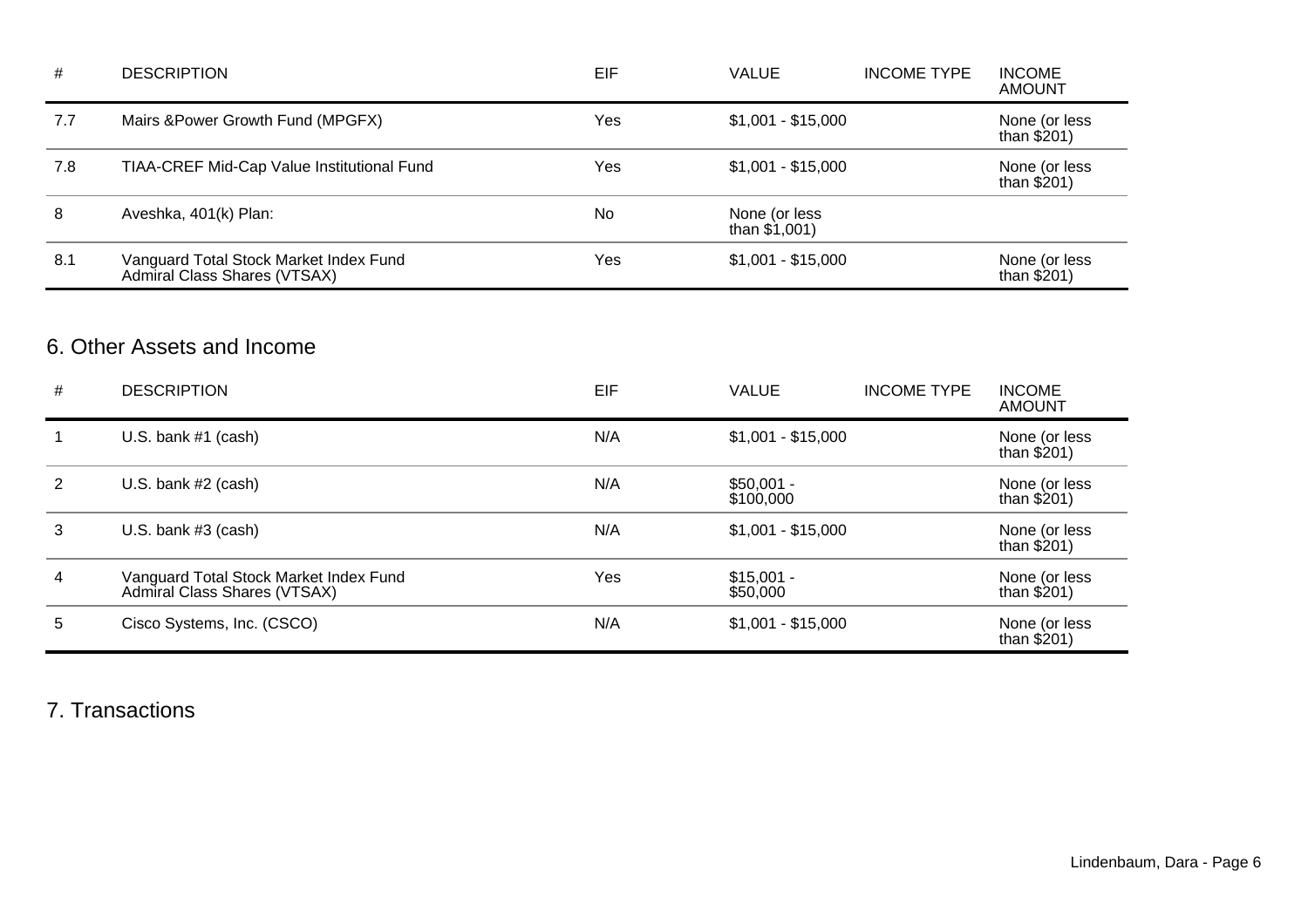## 8. Liabilities

| # | <b>CREDITOR NAME</b>            | <b>TYPE</b>                          | <b>AMOUNT</b>               | YEAR<br><b>INCURRED</b> | <b>RATE</b> | <b>TERM</b> |
|---|---------------------------------|--------------------------------------|-----------------------------|-------------------------|-------------|-------------|
|   | First Home Mortgage Corporation | Mortgage on<br>Personal<br>Residence | $$500,001 -$<br>\$1,000,000 | 2021                    | 2.875       | 30 year     |

### 9. Gifts and Travel Reimbursements

(N/A) - Not required for this type of report

**Endnotes**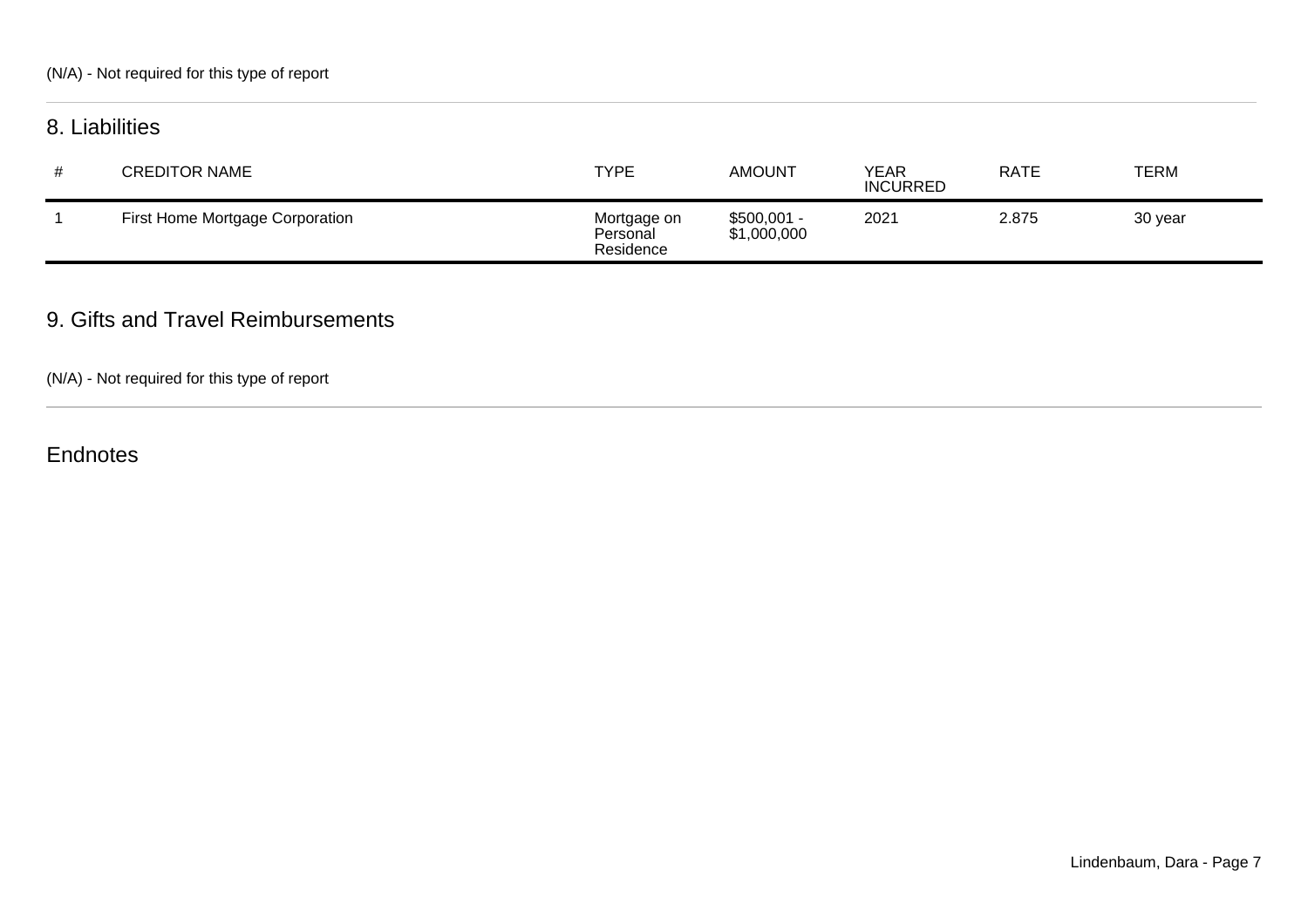### Summary of Contents

#### 1. Filer's Positions Held Outside United States Government

Part 1 discloses positions that the filer held at any time during the reporting period (excluding positions with the United States Government). Positions are reportable even if the filer did not receive compensation.

This section does not include the following: (1) positions with religious, social, fraternal, or political organizations; (2) positions solely of an honorary nature; (3) positions held aspart of the filer's official duties with the United States Government; (4) mere membership in an organization; and (5) passive investment interests as a limited partner or nonmanaging member of a limited liability company.

2. Filer's Employment Assets & Income and Retirement Accounts

Part 2 discloses the following:

- ●Sources of earned and other non-investment income of the filer totaling more than \$200 during the reporting period (e.g., salary, fees, partnership share, honoraria,scholarships, and prizes)
- ● Assets related to the filer's business, employment, or other income-generating activities (1) that ended the reporting period with a value greater than \$1,000 or (2) fromwhich more than \$200 in income was received during the reporting period (e.g., equity in business or partnership, stock options, retirement plans/accounts and their underlying holdings as appropriate, deferred compensation, and intellectual property, such as book deals and patents)

This section does not include assets or income from United States Government employment or assets that were acquired separately from the filer's business, employment, or other income-generating activities (e.g., assets purchased through a brokerage account). Note: The type of income is not required if the amount of income is \$0 - \$200 or if theasset qualifies as an excepted investment fund (EIF).

3. Filer's Employment Agreements and Arrangements

Part 3 discloses agreements or arrangements that the filer had during the reporting period with an employer or former employer (except the United States Government), such as the following:

- ●Future employment
- ●Leave of absence
- ●Continuing payments from an employer, including severance and payments not yet received for previous work (excluding ordinary salary from a current employer)
- ●Continuing participation in an employee welfare, retirement, or other benefit plan, such as pensions or a deferred compensation plan
- ● Retention or disposition of employer-awarded equity, sharing in profits or carried interests (e.g., vested and unvested stock options, restricted stock, future share of acompany's profits, etc.)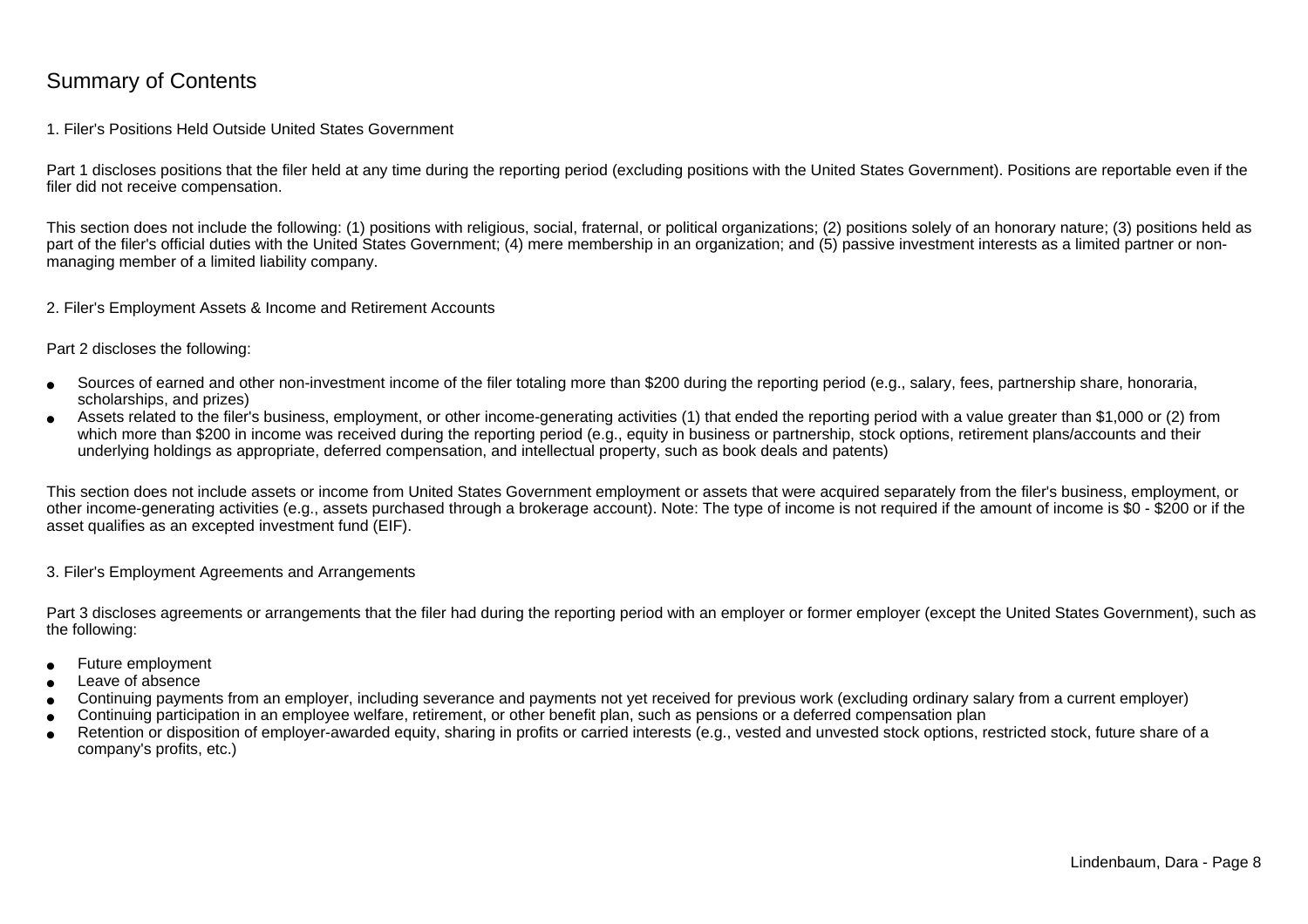#### 4. Filer's Sources of Compensation Exceeding \$5,000 in a Year

Part 4 discloses sources (except the United States Government) that paid more than \$5,000 in a calendar year for the filer's services during any year of the reporting period.

The filer discloses payments both from employers and from any clients to whom the filer personally provided services. The filer discloses a source even if the source made itspayment to the filer's employer and not to the filer. The filer does not disclose a client's payment to the filer's employer if the filer did not provide the services for which the client is paying.

5. Spouse's Employment Assets & Income and Retirement Accounts

#### Part 5 discloses the following:

- ●Sources of earned income (excluding honoraria) for the filer's spouse totaling more than \$1,000 during the reporting period (e.g., salary, consulting fees, and partnershipshare)
- ●Sources of honoraria for the filer's spouse greater than \$200 during the reporting period
- ● Assets related to the filer's spouse's employment, business activities, other income-generating activities (1) that ended the reporting period with a value greater than \$1,000or (2) from which more than \$200 in income was received during the reporting period (e.g., equity in business or partnership, stock options, retirement plans/accounts and their underlying holdings as appropriate, deferred compensation, and intellectual property, such as book deals and patents)

This section does not include assets or income from United States Government employment or assets that were acquired separately from the filer's spouse's business,employment, or other income-generating activities (e.g., assets purchased through a brokerage account). Note: The type of income is not required if the amount of income is \$0 - \$200 or if the asset qualifies as an excepted investment fund (EIF). Amounts of income are not required for a spouse's earned income (excluding honoraria).

#### 6. Other Assets and Income

Part 6 discloses each asset, not already reported, (1) that ended the reporting period with a value greater than \$1,000 or (2) from which more than \$200 in investment income was received during the reporting period. For purposes of the value and income thresholds, the filer aggregates the filer's interests with those of the filer's spouse and dependentchildren.

This section does not include the following types of assets: (1) a personal residence (unless it was rented out during the reporting period); (2) income or retirement benefits associated with United States Government employment (e.g., Thrift Savings Plan); and (3) cash accounts (e.g., checking, savings, money market accounts) at a single financial institution with a value of \$5,000 or less (unless more than \$200 in income was received). Additional exceptions apply. Note: The type of income is not required if the amount ofincome is \$0 - \$200 or if the asset qualifies as an excepted investment fund (EIF).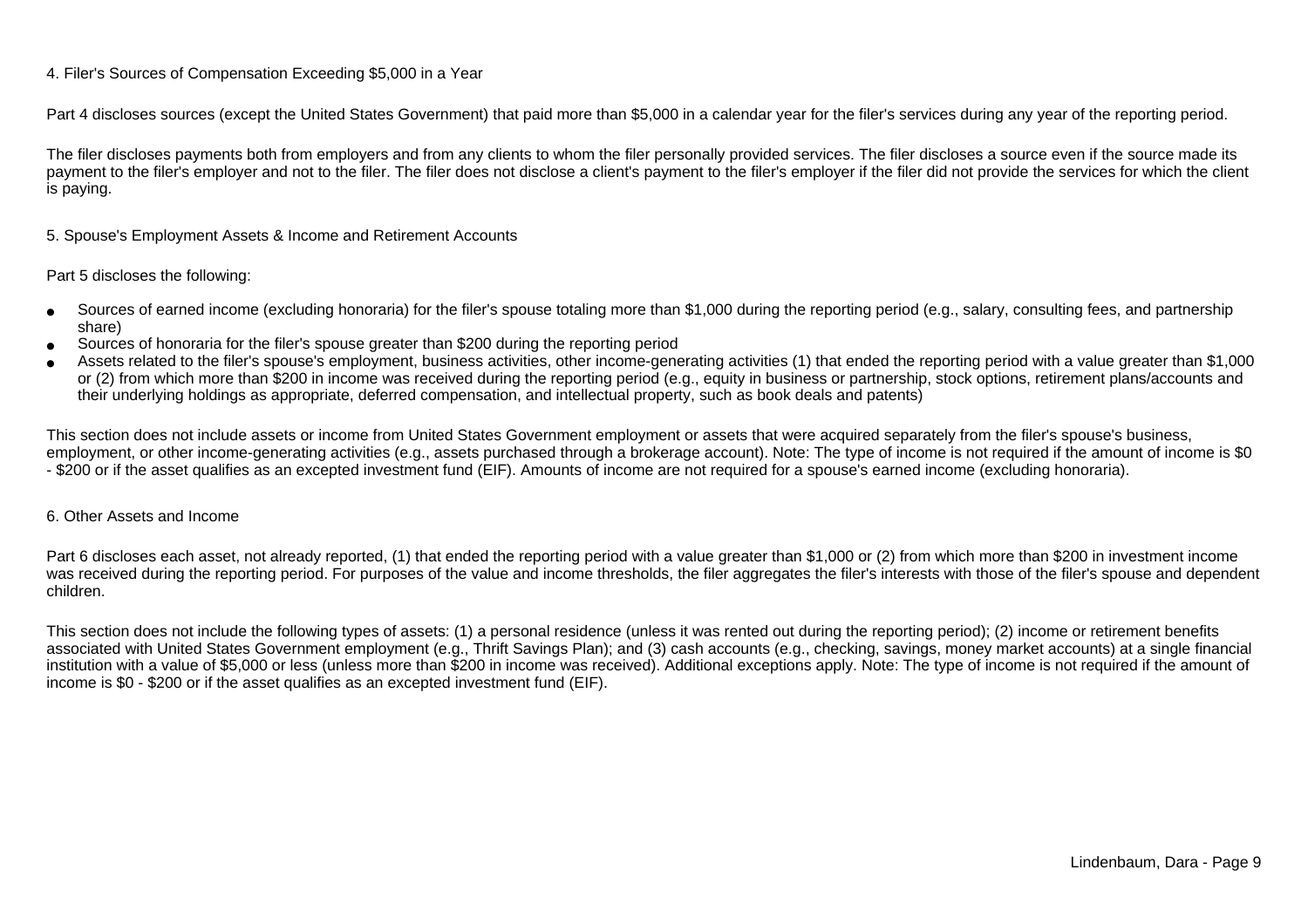#### 7. Transactions

Part 7 discloses purchases, sales, or exchanges of real property or securities in excess of \$1,000 made on behalf of the filer, the filer's spouse or dependent child during the reporting period.

This section does not include transactions that concern the following: (1) a personal residence, unless rented out; (2) cash accounts (e.g., checking, savings, CDs, money market accounts) and money market mutual funds; (3) Treasury bills, bonds, and notes; and (4) holdings within a federal Thrift Savings Plan account. Additional exceptionsapply.

#### 8. Liabilities

Part 8 discloses liabilities over \$10,000 that the filer, the filer's spouse or dependent child owed at any time during the reporting period.

This section does not include the following types of liabilities: (1) mortgages on a personal residence, unless rented out (limitations apply for PAS filers); (2) loans secured by a personal motor vehicle, household furniture, or appliances, unless the loan exceeds the item's purchase price; and (3) revolving charge accounts, such as credit card balances,if the outstanding liability did not exceed \$10,000 at the end of the reporting period. Additional exceptions apply.

#### 9. Gifts and Travel Reimbursements

#### This section discloses:

- ●Gifts totaling more than \$415 that the filer, the filer's spouse, and dependent children received from any one source during the reporting period.
- ●Travel reimbursements totaling more than \$415 that the filer, the filer's spouse, and dependent children received from any one source during the reporting period.

For purposes of this section, the filer need not aggregate any gift or travel reimbursement with a value of \$166 or less. Regardless of the value, this section does not include the following items: (1) anything received from relatives; (2) anything received from the United States Government or from the District of Columbia, state, or local governments; (3)bequests and other forms of inheritance; (4) gifts and travel reimbursements given to the filer's agency in connection with the filer's official travel; (5) gifts of hospitality (food,lodging, entertainment) at the donor's residence or personal premises; and (6) anything received by the filer's spouse or dependent children totally independent of theirrelationship to the filer. Additional exceptions apply.